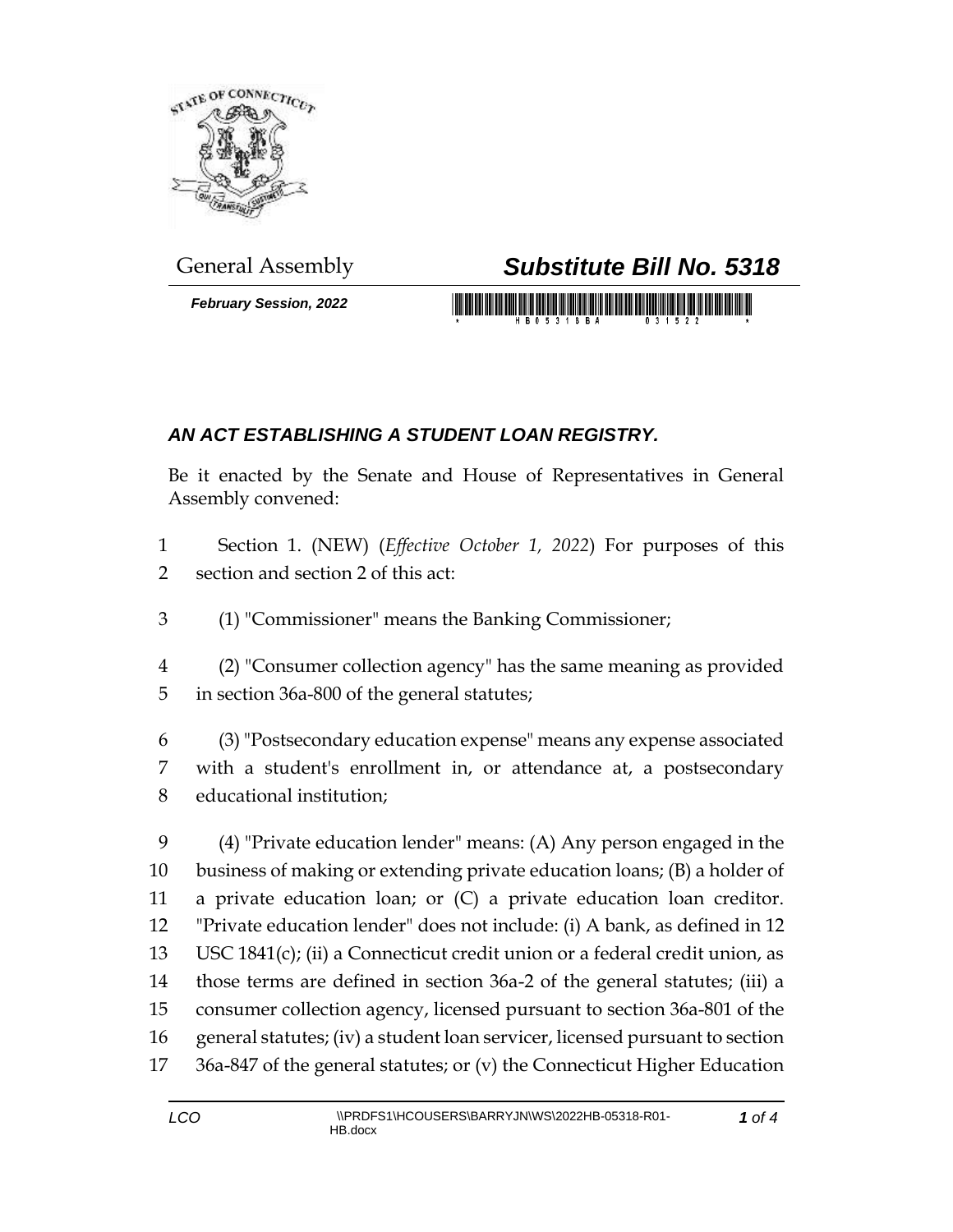Supplemental Loan Authority, as described in section 10a-179a of the general statutes;

 (5) "Private education loan" means credit that: (A) Is extended to a consumer expressly, in whole or in part, for postsecondary educational expenses, regardless of whether the credit is provided by the postsecondary educational institution that the student attends; and (B) is not made, insured or guaranteed under Title IV of the Higher Education Act of 1965, as amended from time to time. "Private education loan" does not include: (i) A loan that is secured by real property, regardless of the purpose of the loan; or (ii) an extension of credit in which the covered postsecondary educational institution is the lender if: (I) The term of the extension of credit is ninety days or less; or (II) an interest rate is not applied to the credit balance and the term of the extension of credit is one year or less, even if the credit is payable in greater than four installments;

 (6) "Private education loan borrower" means any resident of the state, including a student loan borrower, who has received or agreed to pay a private education loan for the resident's own postsecondary education expenses;

 (7) "Private education loan creditor" means: (A) Any person to whom a debt is owed by a debtor, where such debt results from a private education loan; or (B) any person to whom such debt is assigned. "Private education loan creditor" does not include a consumer collection agency, a student loan servicer or any department or agency of the United States, this state, any other state or any political subdivision thereof; and

 (8) "Student loan servicer" has the same meaning as provided in section 36a-800 of the general statutes.

 Sec. 2. (NEW) (*Effective October 1, 2022*) (a) Except for a public or private nonprofit postsecondary educational institution, for which the commissioner may prescribe an alternative registration process and fee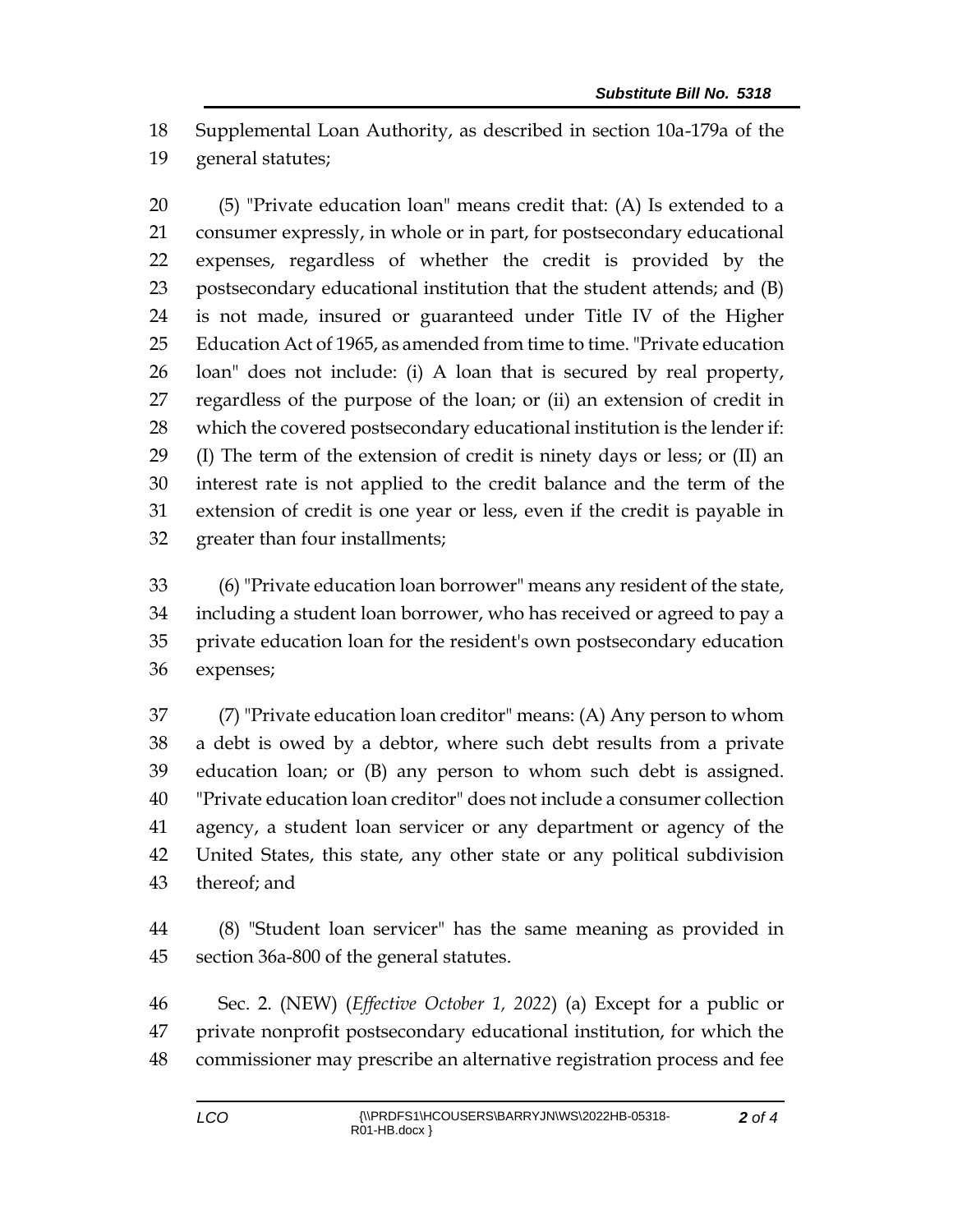structure, a private education lender shall, prior to making a private education loan to a resident of the state:

 (1) Register with the commissioner in the form and manner prescribed by the commissioner; and

 (2) Provide the commissioner, at the time of registration and not less than annually thereafter, and at other times upon the commissioner's request, with the following documents and information in the form and manner prescribed by the commissioner:

 (A) A list of all schools attended by private education loan borrowers to whom the private education lender provided a private education loan;

 (B) The number of private education loans made annually to private education loan borrowers;

 (C) The number of private education loans made annually at each school listed pursuant to subparagraph (A) of this subdivision;

(D) The dollar amount of private education loans made annually;

 (E) The spread of interest rates for private education loans made annually;

 (F) The number of private education loans made with a cosigner annually;

 (G) The default rate for private education loan borrowers obtaining private education loans from the private education lender, including the default rate for private education loans made to private education loan borrowers for each school listed pursuant to subparagraph (A) of this subdivision;

 (H) A copy of each model promissory note, agreement, contract or other instrument used by the private education lender during the previous year to substantiate that a private education loan has been